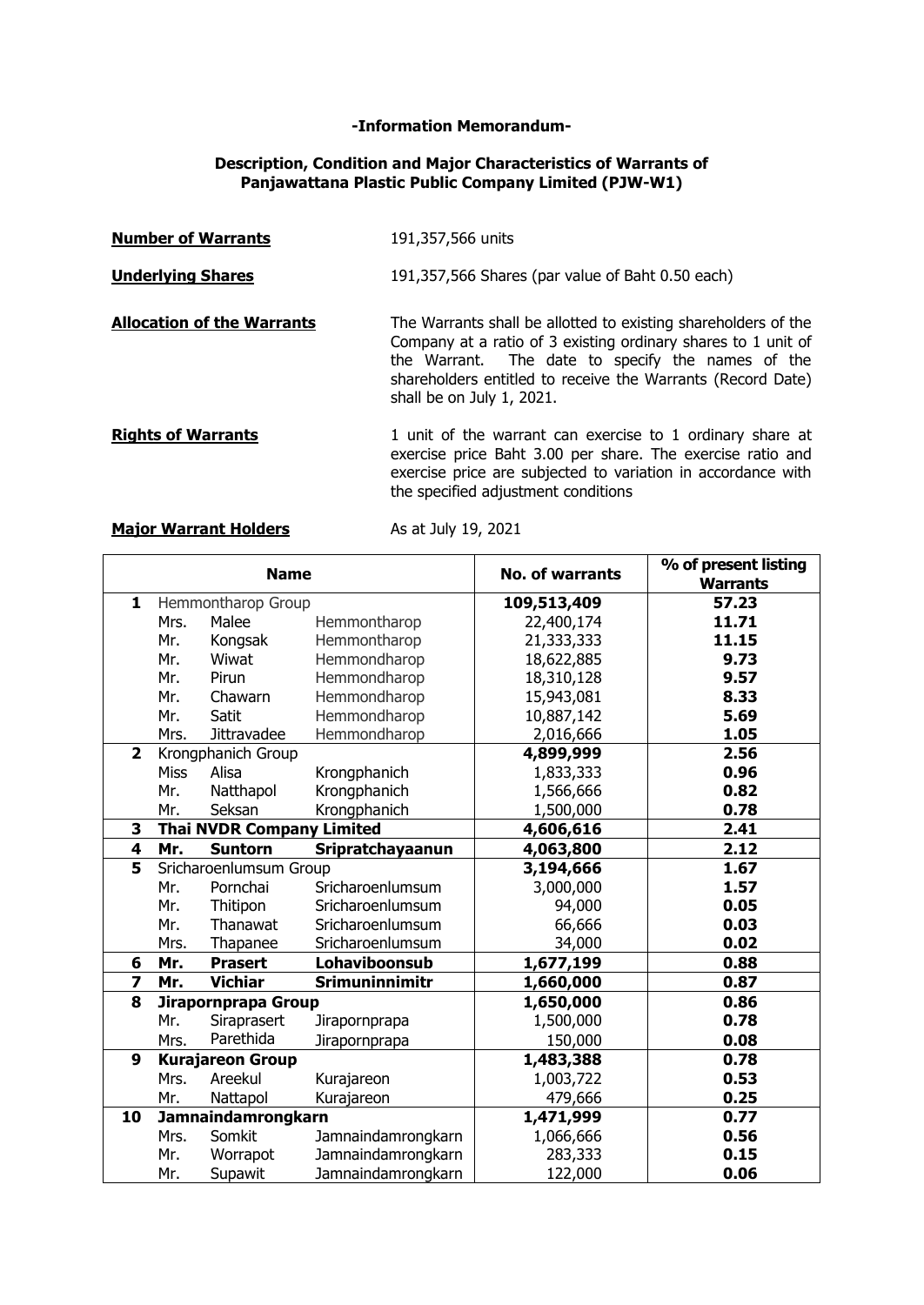| <b>Name</b>                          | No. of warrants | % of present listing<br><b>Warrants</b> |
|--------------------------------------|-----------------|-----------------------------------------|
| <b>Total top 10 warrants holders</b> | 134,221,076     | 70.15                                   |
| <b>Other warrant holders</b>         | 57,136,490      | 29.85                                   |
| <b>Grand Total</b>                   | 191,357,566     | 100.00                                  |

Note: Family name is used as criteria for grouping of the warrant holders.

### **Exercise Right of Warrants**

1. Exercise date

The Warrant Holders can firstly exercise their right to purchase the Company's shares on the first anniversary of the issuance date of the Warrant (the "First Exercise Date"). If the First Exercise Date is a commercial banks' holiday, it shall be changed to the last business day prior to the first anniversary of the issuance date of the Warrant.

From the Second Exercise Period onwards, the Warrant Holders can exercise their rights to purchase the Company's shares on the last business day of May and November of each calendar year until the maturity of Warrant.

The last exercise date will be at the maturity date of the Warrants. If the last exercise date is a commercial banks' holiday, it shall be changed to the last business day prior to the maturity date of the Warrant.

The First Exercise Date is on July 18, 2022 and the Last Exercise Date is on July 18, 2024. In the event that the said Exercise Date is not a business day, it shall be moved to the last business day preceding such scheduled Exercise Date. The Warrants shall no longer be listed securities on the next business day after the Last Exercise Date.

2. Notification period for the exercise of warrants

The Warrant Holders who wish to exercise their rights to purchase ordinary shares of the Company shall notify the intention to purchase ordinary shares of the Company during 9:00 a.m. - 4.00 p.m. of each business day within 5 business days prior to each Exercise Date (hereinafter referred to as "**Notification Period**"), except for the last exercise for which the Notification Period shall be at least 15 days prior to the Last Exercise Date (hereinafter referred to as "**Last Notification Period**").

The Company shall not close the register book to suspend transfer of the Warrants, except for the last exercise of the Warrants for which the register book shall be closed to suspend transfer of the Warrants 21 days prior to the Last Exercise Date (the expiry date of the Warrants). The Stock Exchange of Thailand ("SET") will then post the SP sign (suspended trading) 2 business days prior to the register book closing date (in case the closing date is a holiday of the SET, it shall be moved to the preceding business day). The Warrants shall be suspended from trading until the Last Exercise Date.

The information regarding the exercise of rights, exercise ratio, exercise price, Exercise Date and Notification Period shall be disclosed by the Company through the electronic information system of the SET at least 5 business days prior to the first date of each Notification Period. For the Last Exercise Date, in addition to the said disclosure through the electronic information system of the SET, the Company shall arrange for the Registrar to send the information by registered mail to the Warrant Holders whose names appear on the Warrant Holders register book as of the register book closing date within 5 business days from the register book closing date.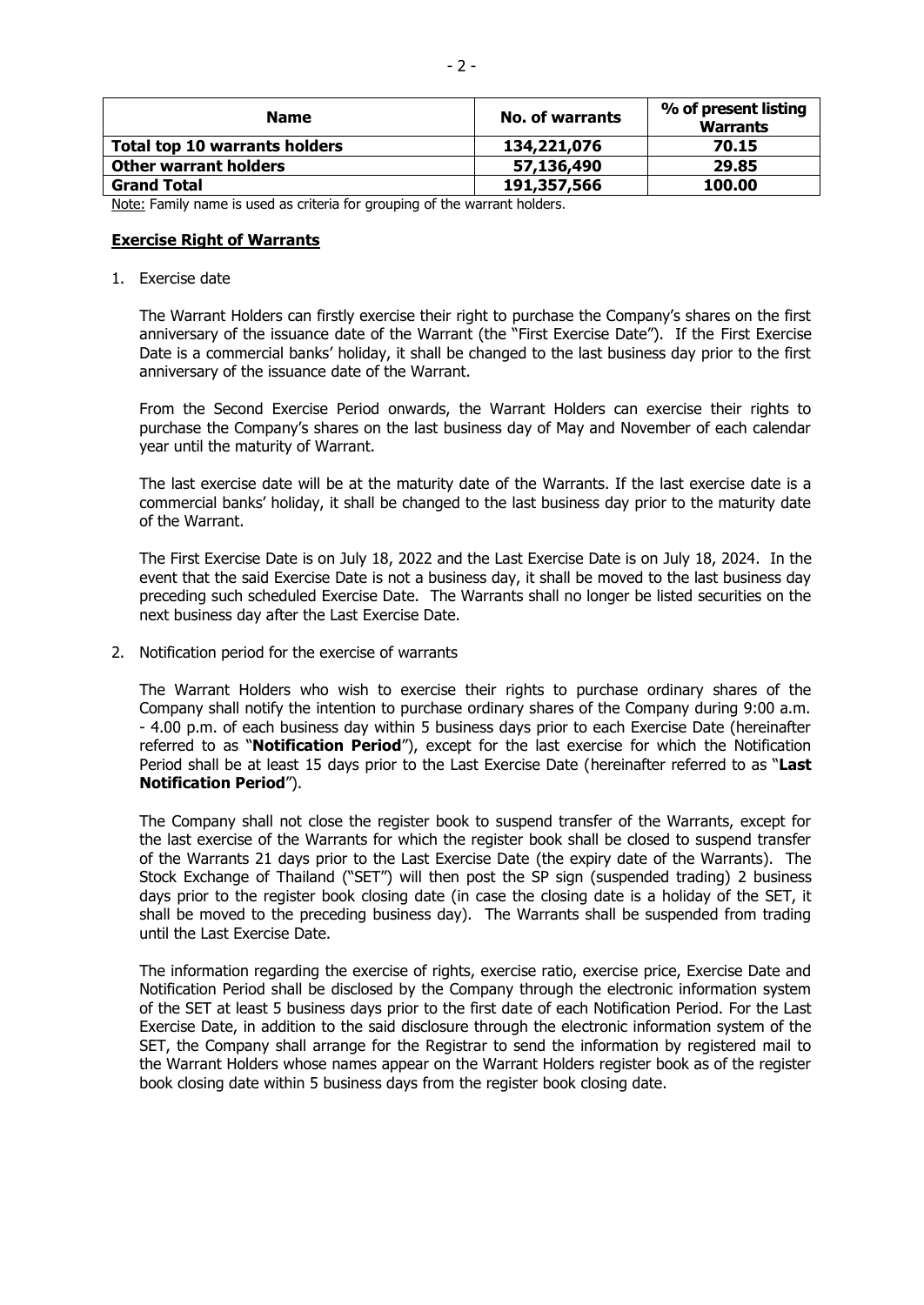#### **Exercise Procedures**

1. Place to exercise the Warrants

Panjawattana Plastic Public Company Limited No. 19, 21 Soi Ekkachai 63, Ekkachai Road, Klong Bang Bon Sub-district, Bang Bon District, Bangkok 10150 Tel: 0-2415-1894 Fax: 0-2415-0951

In case there is any change in the place to exercise the Warrants, the Company shall so notify the Warrant Holders through the electronic information system of the SET.

2. The Warrant Holders or Holders of the Warrant Substitutes may obtain the form for the notification of the intention to exercise the Warrants at the place to exercise the Warrants during each Notification Period or the Last Notification Period (as the case may be)

If the Warrants are in the scripless system, the Warrant Holders who wish to exercise their rights shall notify such intention and complete the request form for issuance of the Warrant Certificates or the Warrant Substitutes as determined by the SET and send the request to their respective broker. The broker shall then notify TSD to withdraw the Warrant Certificates for the Warrant Holders to submit to the Company as evidence in exercising their rights to purchase the Company's ordinary shares.

The Warrant Holders or Holders of the Warrant Substitutes who wish to exercise their rights to purchase the ordinary shares shall comply with conditions regarding the notification of the intention to exercise the Warrants and also with the regulations and laws governing the exercise of rights to subscribe for ordinary shares by fulfilling the following requirements and submitting the following documents to the Company at the place to exercise the Warrants indicated above:

- 2.1 The form for the notification of the intention to exercise the Warrants, correctly, clearly and completely filled and duly signed by the Warrant Holders.
- 2.2 The Warrant Certificates, signed on the back by the Warrant Holders as a transferor, or the Warrant Substitutes in form prescribed by the SET for the amount of the Warrants more than or equal to the amount specified in the form for the notification of the intention to exercise the Warrants.
- 2.3 A power of attorney authorizing other person to pick up the new Warrant Certificates on behalf of the Warrant Holders in case of the Warrants that have not yet been exercised (for the Warrant Holders who have partially exercised the rights under the Warrants).
- 2.4 Payment by the Warrant Holders who wish to exercise their rights to purchase the ordinary shares for the exercise amount as specified in the form for the notification of the intention to exercise the Warrants to the Company by means of check, cashier's check (or "bank check") or draft, either of which must be dated on each Exercise Date and could be drawn from the clearing house in Bangkok within 2 business days from each Exercise Date, and which must be crossed "Account Payee Only" and made payable to "Panjawattana Plastic Public Company Limited for Share Subscription," Current Account No. 565-1-00928-8 at Kasikornbank Public Company Limited., Thanon Rama II Samut Sakhon Branch, with name, address and contact phone number of the Warrant Holder written on the back.

The exercise of rights to purchase the ordinary shares shall be valid only when the payment can be collected by the Company. In the event that the payment cannot be collected for any reason whatsoever which is not caused by the Company, the Warrant Holders shall then be deemed as intending to cancel such exercise of rights and the Company shall correspondingly agree with such cancellation. However, such cancellation shall not deprive the Warrant Holders of their rights to purchase the ordinary shares for the next time,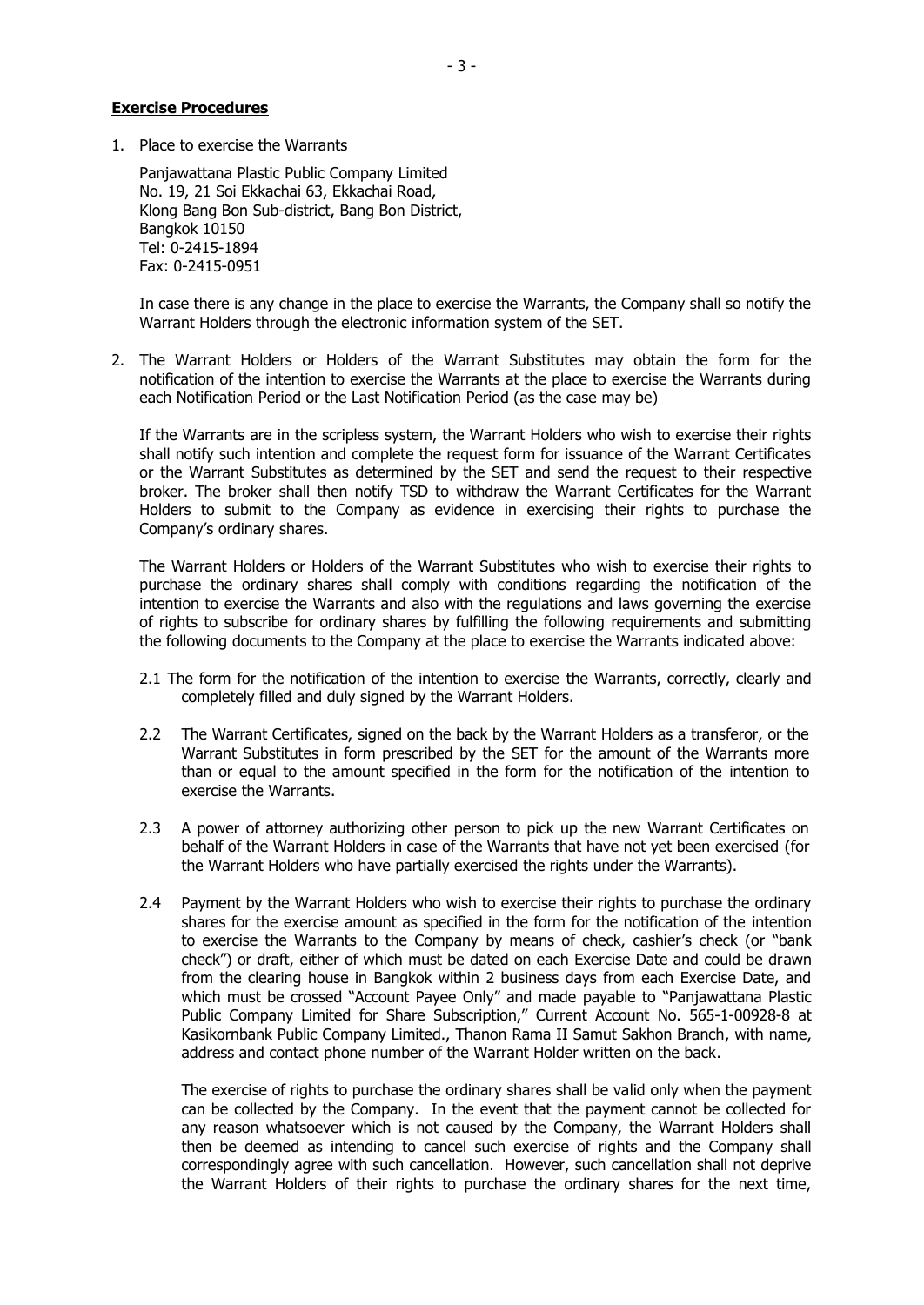except for the cancellation of the last exercise whereby their rights under the Warrants to purchase the ordinary shares shall be deemed nullified.

- 2.5 Evidence for the exercise of the Warrants
	- (a) Thai natural person: A certified true copy of identification card
	- (b) Foreign natural person: A certified true copy of passport or foreigner certificate
	- (c) Thai juristic person: A copy of the affidavit issued by the Ministry of Commerce no longer than 6 months prior to the Exercise Date, being certified true copy by the authorized signatory/ies with the seal of such juristic person (if any) affixed, and accompanied by the documents in (a) or (b) (as the case may be) of the authorized signatory/ies
	- (d) Foreign juristic person: A copy of the certificate of incorporation or the affidavit issued by an officer of that juristic person or by the authority of the country where such juristic person resides. Such document shall certify name of the juristic person, name of the authorized signatory/ies of the juristic person, address of its head office and power or condition to sign, issued no longer than 6 months prior to each Exercise Date and certified true copy by the authorized signatory/ies with the seal of such juristic person affixed (if any). The document shall be accompanied by the documents in (a) or (b), comprising a certified true copy of identification card or of foreigner certificate or of passport that remains valid (as the case may be) of the authorized signatory/ies of that juristic person.

For all certified true copies of the required documents, the signature of the preparer or certifier of such documents must be certified by a notary public or any other competent authority in the country where such documents were prepared or certified, and the signature and seal of the notary public or the said authority must be certified by Thai embassy or consular official in the country where such documents were prepared or certified, which must be no longer than 6 months prior to each Exercise Date.

- 2.6 The Warrant Holders who wish to exercise their rights to purchase the ordinary shares shall be responsible for all tax and/or stamp duty expenses (if any) in accordance with the Revenue Code regarding stamp duty or other relevant regulations or laws governing the exercise of rights to purchase the ordinary shares under the Warrants (if any).
- 3. The number of the Warrants to be exercised shall be a non-fractional number only. The exercise ratio shall be 1 unit of the Warrant for 1 ordinary share, unless there is an adjustment of rights.
- 4. The number of ordinary shares to be issued when there is an exercise of the Warrants shall be calculated by dividing the payment made by the Warrant Holders as stated above by the exercise price prevailing at the time of such exercise. The Company shall then issue ordinary shares in a non-fractional number not exceeding the number of units of the Warrants multiplied by the exercise ratio. If there is an adjustment to the exercise price and/or exercise ratio causing the ordinary shares to be in fraction after the calculation, the Company shall disregard such fraction and shall return any excess payment, with no interest, to the Warrant Holders by registered mail within 14 days from the relevant Exercise Date.

In case there must be a change of the exercise ratio in accordance with the criteria on adjustment to exercise price and exercise ratio specified in the rights adjustment conditions and there is a fraction of the ordinary shares to be received from the exercise of rights under the Warrants, such fraction shall be discarded.

5. The calculation of the adjustment to the exercise price and the exercise ratio shall not cause an increase in the exercise price and/or a decrease in the exercise ratio, except in the case of consolidation of shares, by using the new exercise price after adjustment (three decimal places)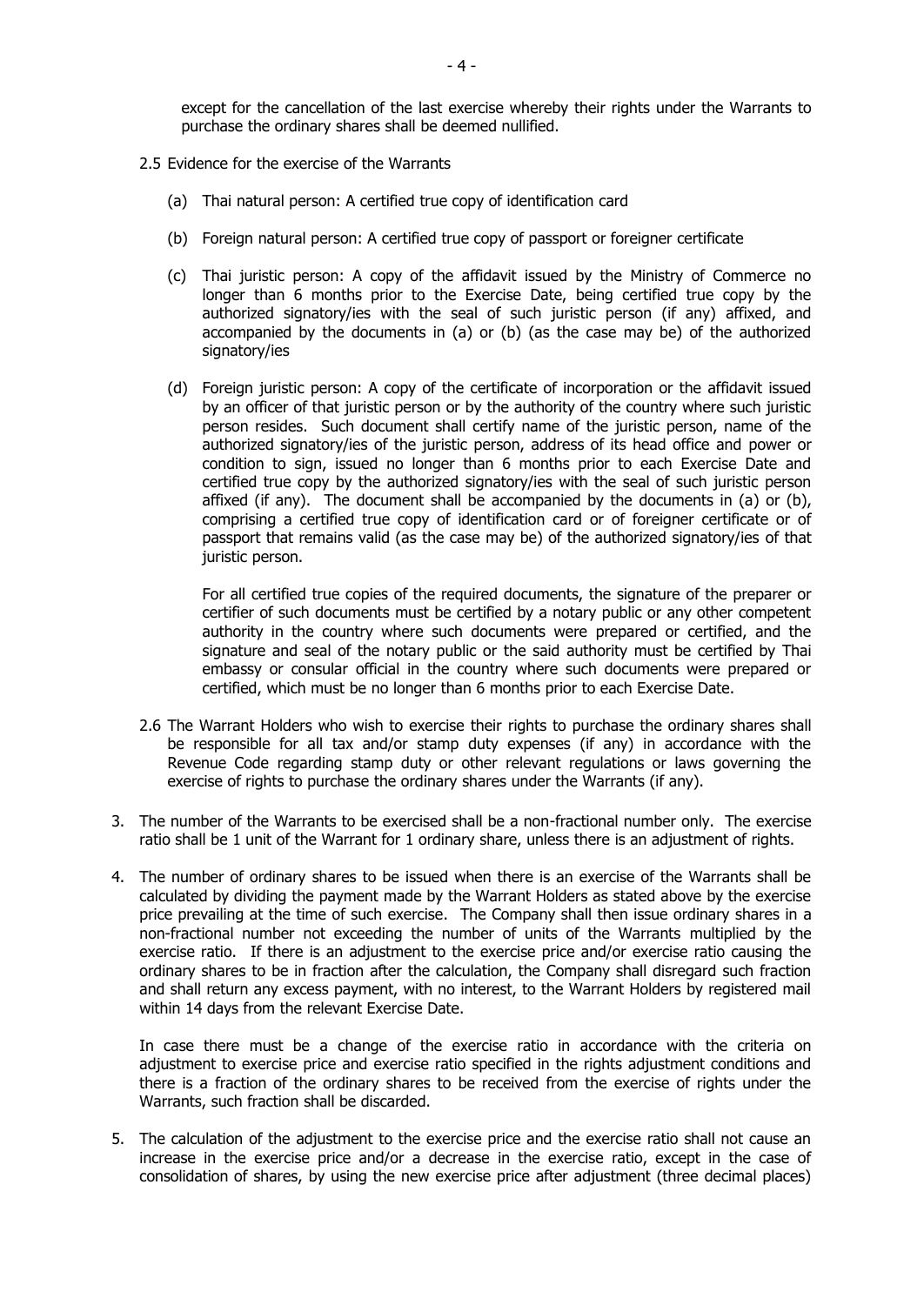multiplied by number of the ordinary shares. (The number of ordinary shares shall be calculated from the new exercise ratio multiplied by number of the Warrants to be exercised. If the calculated number of ordinary shares has a fraction of a share, such fraction shall be discarded.) In case such adjustment of the exercise price results in the new exercise price being lower than the par value of the ordinary shares of the Company, the par value of the ordinary shares of the Company shall be used as the new exercise price except where the laws specified otherwise.

6. If the Company receives incomplete evidence of the Warrants or the Warrant Substitutes as specified in the form for the notification of the intention to exercise the Warrants, or finds that the information filled in the said form by the Warrant Holders is incomplete or incorrect, or the duty stamp (if any) is not completely or properly affixed according to the regulations or laws, the Warrant Holders shall make a remedy in order to comply with the conditions within the relevant Notification Period; otherwise, the Company shall deem that the notification of the intention to exercise the Warrants is nullified and there is no exercise of the Warrants. The Company shall then return the payment received and the Warrant Certificates or the Warrant Substitutes to the Warrant Holders by registered mail within 1 4 days from the relevant Exercise Date without interest in any case whatsoever, except for the last exercise of the Warrants where any such Warrants shall be deemed nullified without any exercise of rights and the Company shall not be held liable for interest and/or any other damage in whatsoever case.

However, in the case where the Warrant Holders fail to make a full payment, the Company reserves the right to take one of the following actions as the Company may consider appropriate:

- (a) Deem that the relevant notification of the intention to exercise the Warrants is nullified without any exercise of rights; or
- (b) Deem that the number of ordinary shares subscribed is equal to the number of ordinary shares eligible in accordance with the actual payment received by the Company at the exercise price prevailing at that time; or
- (c) Request the Warrant Holders or Holders of the Warrant Substitutes to pay the remaining balance of the amount they wish to exercise within the relevant Notification Period. If the Company does not receive the full payment within such period, the Company shall deem the relevant notification of the intention to exercise the Warrants to be nullified without any exercise of rights.

In case of the last exercise of the Warrants, the Company shall proceed with the action as in (b) only.

In case of (a) and (c), the Company shall return the payment received and the Warrant Certificates or the Warrant Substitutes which are deemed not being exercised to the Warrant Holders by registered mail within 14 days from the relevant Exercise Date without interest in any case whatsoever. The said unexercised Warrants shall remain valid until the Last Exercise Date.

In case of (b), the Company shall return the remaining Warrant Certificates (in case the Company deems that the rights are partly exercised) or the new Warrant Certificates representing the remaining units of the Warrants, together with the remaining payment (if any) where the Company deems that the rights are partly exercised, to the Warrant Holders by registered mail within 1 4 days from the relevant Exercise Date without interest in any case whatsoever. However, the said unexercised Warrants shall remain valid until the Last Exercise Date.

In case the Company is unable to return the payment for the unexercised amount to the Warrant Holders within 14 days from the relevant Exercise Date, the Warrant Holders shall receive interest at a rate of 1.50% p.a. which shall be calculated on the unexercised amount from the date after the specified 14 days until the date the Warrant Holders receive the said payment for the unexercised amount.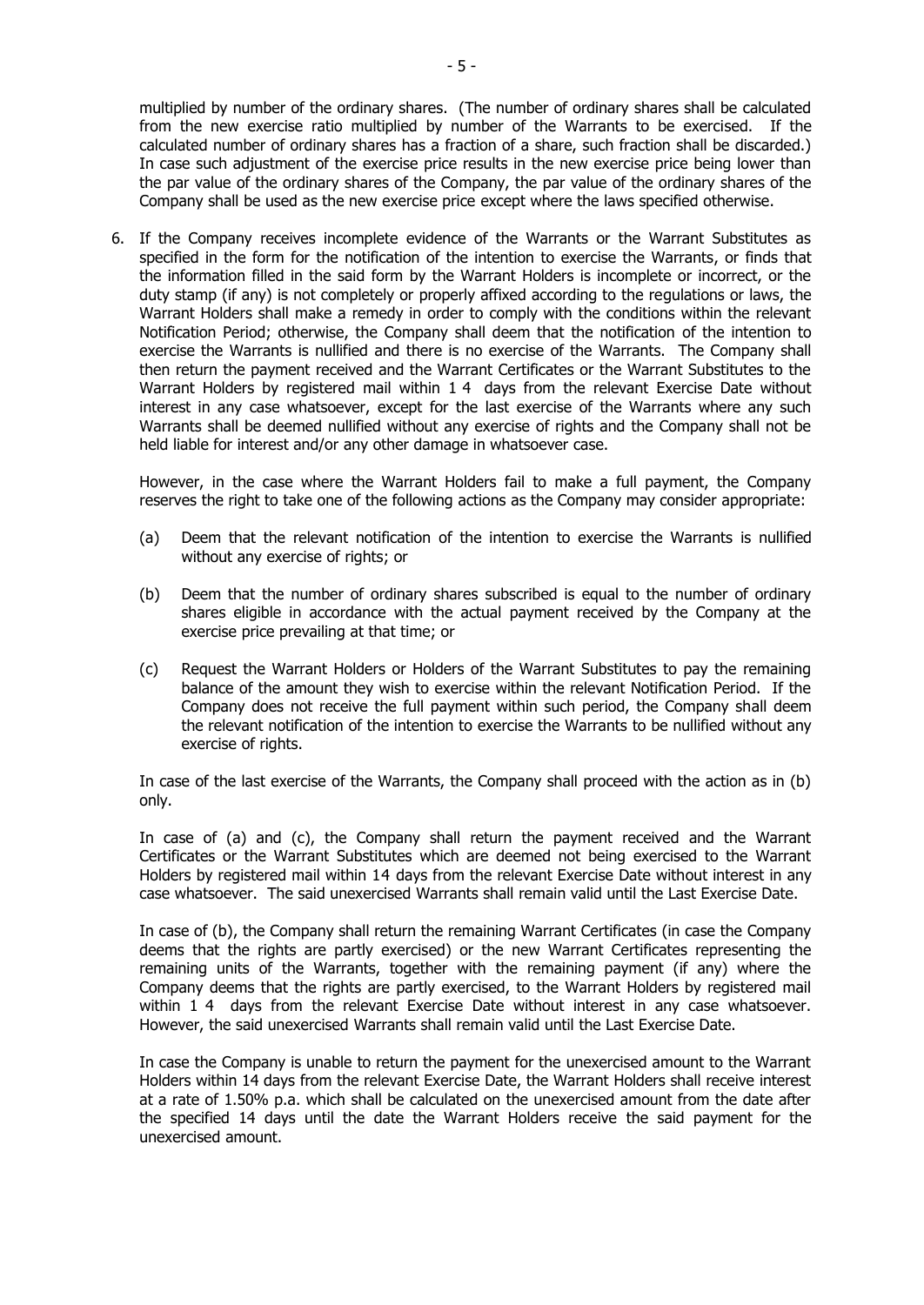- However, if the Company correctly returns the payment or delivers the check crossed "A/C Payee Only" by registered mail to the address specified in the form for the notification of the intention to exercise the Warrants, it shall be deemed that the Warrant Holders have duly received the payment for the unexercised amount and have no further rights to claim for any interest and/or damage.
- 7. When the Warrant Holders or Holders of the Warrant Substitutes who wish to exercise their rights to purchase the ordinary shares have complied with all conditions for notification of the intention to exercise the Warrants, i.e. they have correctly and completely delivered the Warrant Certificates or the Warrant Substitutes, the form for the notification of the intention to exercise the Warrants and the evidence for the exercise of rights and have paid for the ordinary share subscription, the Warrant Holders or Holders of the Warrant Substitutes may not revoke the exercise of rights unless they have obtained written consent from the Company.
- 8. When the Last Exercise Date has lapsed but the Warrant Holders have not yet complied with all conditions for the exercise of the Warrants, it shall be deemed that such Warrants are nullified without being exercised and the Warrant Holders may no longer exercise the rights. In this respect, the Warrant Holders shall have no rights to claim for any damage from the Company and the Company shall not indemnify them for any damage or compensation arising in this case.
- 9. In the event that the number of units in the Warrant Certificates delivered by the Warrant Holders exceeds the number of units that the Warrant Holders intend to exercise, the Company shall issue new Warrant Certificates representing the balancing amount not exercised by registered mail to the Warrant Holders within 14 days from the relevant Exercise Date in case the Warrants are in the scrip system and shall cancel the old Warrant Certificates.
- 10. The Company shall register with the Ministry of Commerce the change of its paid-up capital according to the number of newly issued ordinary shares resulting from each exercise of the Warrants within 14 days from the relevant Exercise Date and after the Company receives full payment for the exercised number of shares. In addition, the Company shall record names of the Warrant Holders who have exercised their rights as the ordinary shareholders of the Company in the shareholders register book according to the relevant number of ordinary shares derived from such exercise.
- 11. In case the ordinary shares are inadequately provided to accommodate the exercise of the Warrants, the Company shall compensate the Warrant Holders who are unable to exercise their rights. However, the Company shall not compensate the foreign or non-Thai Warrant Holders who are unable to exercise their rights due to restriction on shareholding proportion specified in the Articles of Association of the Company, although there are an adequate number of ordinary shares.
- 12. The Board of Directors and/or person assigned by the Board of Directors and/or the Managing Director shall be authorized to consider other terms and conditions and other details or grounds for issuing new shares, including adjustments to the exercise price and exercise ratio by a sound calculation method when there occurs any of the incidents as prescribed in relevant notifications of the Securities and Exchange Commission. Where it is necessary to seek a resolution from the shareholders' meeting, the Board of Directors shall further propose the matter to the shareholders' meeting in accordance with the regulations set forth.

## **Adjustment of Exercise Price and Exercise Ratio**

The Company shall neither extend the term of the Warrants nor adjust the exercise price and exercise ratio unless any of the following events occurs. The adjustment shall be made for the purpose of maintaining the benefits and returns of the Warrant Holders to be not less than the existing benefits.

1) The Company changes the par value of its ordinary shares as a result of the consolidation or split of its shares. In this case, the adjustment of the exercise price and the exercise ratio shall take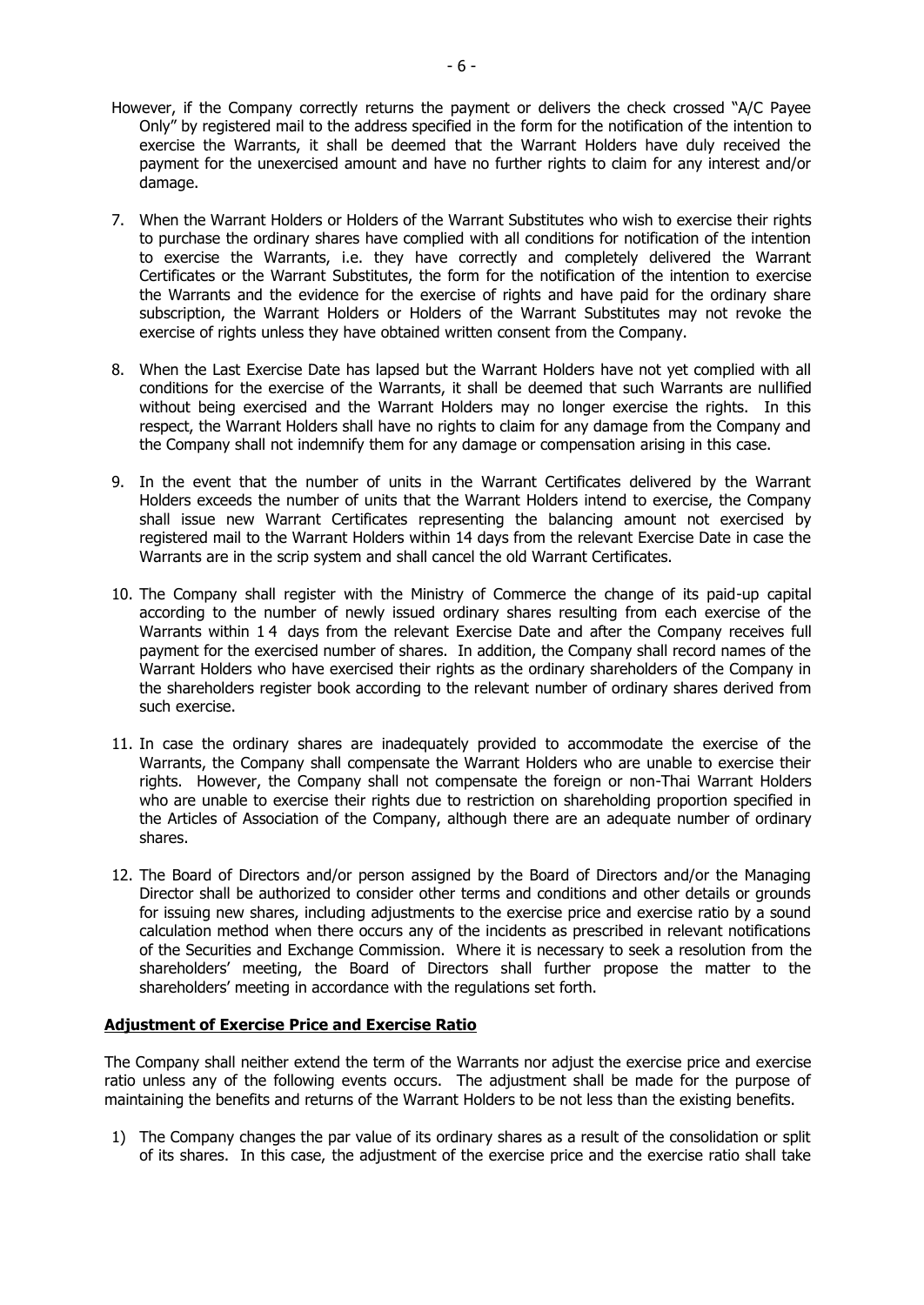effect immediately on the date on which a par value becomes effective after the announcement through electronics information system of the SET.

- 2) The Company offers its new ordinary shares by way of a rights issue to the existing shareholders and/or public offering and/or private placement at the net price per share of the newly issued shares which is below 90% of "the market price per share of the Company's ordinary shares." In this case, the adjustment of the exercise price and the exercise ratio shall take effect immediately as from the first date the subscribers are excluded from the rights to subscribe for the new shares (the first day the SET posts the XR sign) in case of the offering of new shares by way of a rights issue to existing shareholders and/or the first date the new shares are offered by way of a public offering and/or private placement, as the case may be.
- 3) The Company offers to sell, by way of a rights issue to existing shareholders and/or public offering and/or private placement, any newly issued securities which give rights to the holders of such securities to convert/change into ordinary shares or to subscribe for the ordinary shares (such as convertible debentures or warrants to purchase ordinary shares) where the net price per share of the newly issued ordinary shares to accommodate such rights is lower than 90% of the "market price per share of the Company's ordinary shares."

In this case, the adjustment of the exercise price and the exercise ratio shall take effect immediately as from the first date the subscribers of ordinary shares are excluded from the rights to subscribe for the said newly issued securities that give the rights to convert/change into ordinary shares or that give the rights to subscribe for the ordinary shares (the first day the SET posts the XR sign) in case of rights issue to existing shareholders and/or the first date the newly issued securities that give the rights to convert/change into ordinary shares or that give the rights to subscribe for the ordinary shares are offered by way of a public offering and/or private placement, as the case may be.

- 4) The Company pays dividend, in whole or in part, in the form of ordinary shares to its shareholders. In this case, the adjustment of the exercise price and the exercise ratio shall take effect immediately as from the first date the subscribers of ordinary shares are excluded from the rights to receive the said stock dividend (the first day the SET posts the XD sign).
- 5) The Company pays cash dividend at the rate higher than 80 % of net profit after income tax according to its separate financial statement for any accounting period either paying from the Company performance or retained earnings during the term of the Warrants. In this case, the adjustment of the exercise price and the exercise ratio shall take effect immediately as from the first date the subscribers of ordinary shares are excluded from the rights to receive the cash dividend (the first day the SET posts the XD sign).
- 6) In the case where there are any events other than those described in Clauses 1) through 5) occurring and impairing any rights and benefits obtainable by the Warrant Holders, the Company shall consider and determine, with fairness, the adjustment of the exercise price and/or the exercise ratio (or adjustment of the units of the Warrants instead of the exercise ratio) to ensure that the rights of the Warrant Holders shall not be impaired. The said decision of the Company shall be deemed final. The Company shall so notify the SET immediately or within 9.00 a.m. of the date on which the new exercise price and ratio shall become effective and shall notify the Office of the Securities and Exchange Commission ("SEC") within 15 days from the date the event causing the adjustment occurs or the decision becomes final. The Company shall also post a notification regarding the amended Covenants of the Warrants at its head office.
- 7) The calculation for the adjustment of the exercise price and the exercise ratio under 1) through 6) above shall be independent of one another. In case all events simultaneously occur, the calculation for the adjustment shall be made in the order of  $1)$  + 5) + 4) + 2) + 3) +6). In each calculation, the exercise price shall remain in a 3-decimal digit number and the exercise ratio in a 5-decimal digit number.